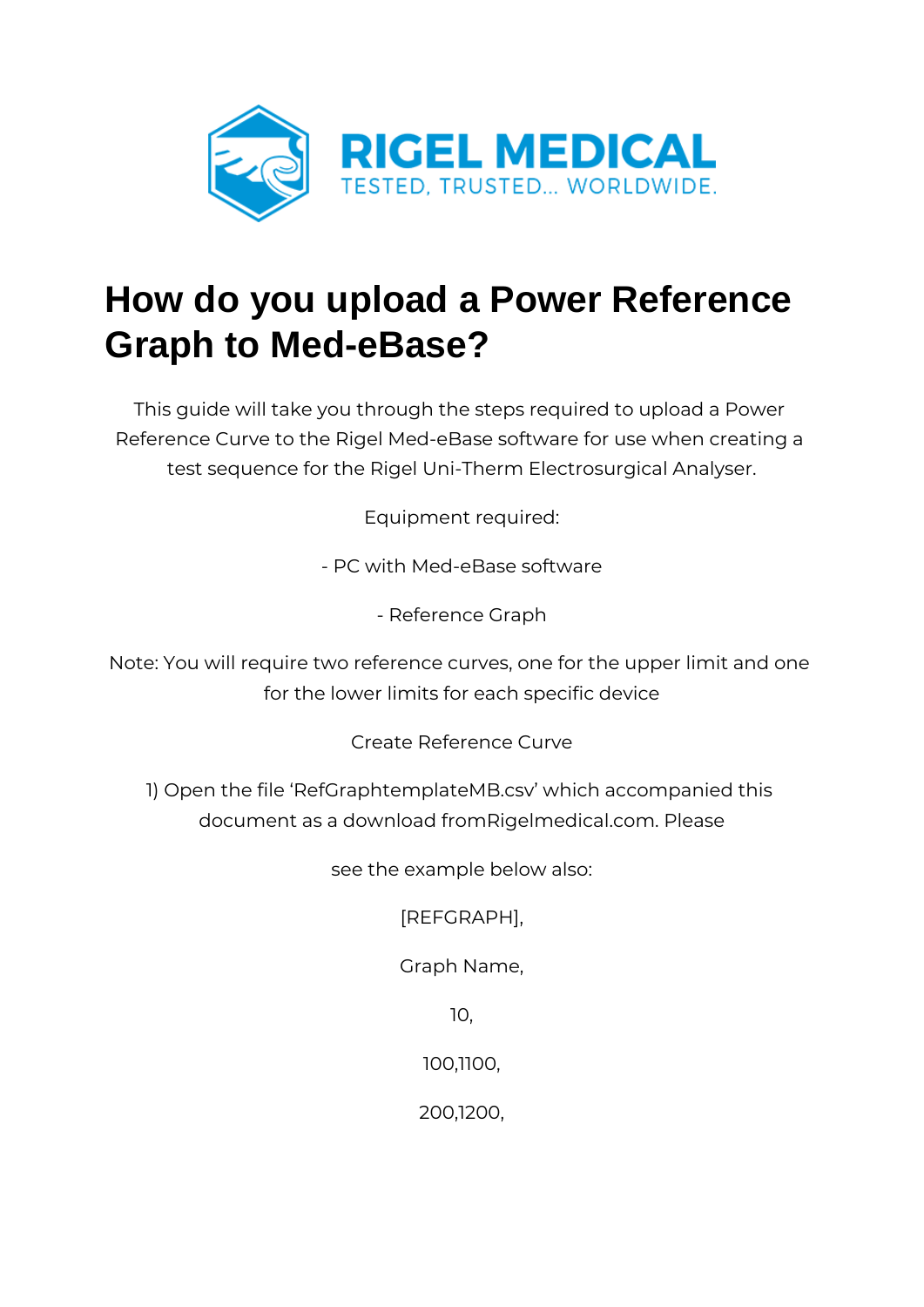300,1300, 400,1400, 500,1500, 600,1600, 700,1700, 800,1800, 900,1900, 1000,2000, [END],

Note: One comma is required at the end of every line and between numbers. Therefore when the curve is created in excel please reopen the curve in notepad (or similar) to check locations of commas is correct.

2) [REFGRAPH] and [END] must remain at the beginning and end of the file.

3) Graph Name is the name of the reference curve and can be changed. This will be the name of the graph which will be shown once imported into Med-eBase.

4) 10 is the number of points on the graph, this can be changed but the lines of data must reflect this number.

5) Column A in excel should be the X axis, and represents the Load  $(II)$ . Column B is the Y axis and represents the Power (W). In this example line 3 is a plot of 100Wat 100L In Excel commas are not required but please check they are visible in notepad/word format.

6) Once you have completed plotting the point in the CSV file, Select File and then Save As. Save the file with a recognisable name and .txt extension, e.g. GraphName.txt.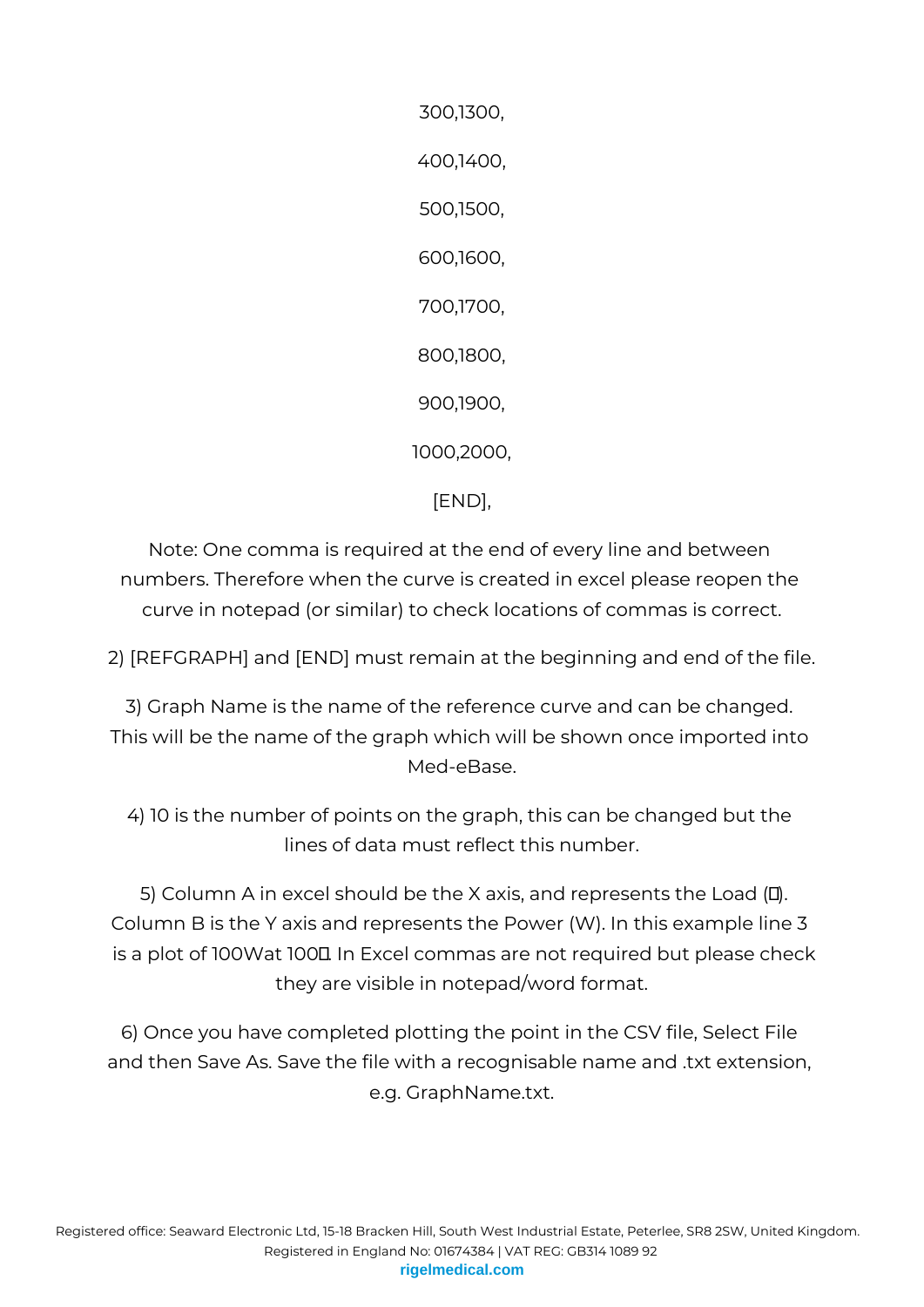## 7) A Rename message may appear as you have changed the file extensive from csv to txt.

Note If the rename message does not appear you may need to switch on the document extensions to complete this action. To do this, go to My Computer and select Organise and then Folder and Search Options. Then go to the view tab and un-tick hide extensions for known files type

## \*\*\*PLEASE GO BACK AND RE-TICK THIS FIELD once the action is completed\*\*\*

## Uploading Ref Graph to Med-eBase

8) Open Med-eBase software and go to Tools > Reference Graph…

9) Once in the Reference Graph menu select Import and then locate and

| Reference Graphs |               |                | $\Omega$<br>R |
|------------------|---------------|----------------|---------------|
| Name             | No. of Points | Points [X, Y,] | New           |
|                  |               |                | Delete        |
|                  |               |                | Import        |
|                  |               |                |               |
|                  |               |                |               |
|                  |               |                |               |
|                  |               |                |               |
|                  |               |                |               |
|                  |               |                | Apply         |
|                  |               |                | Reset         |

10) The graph should now be shown in the main window of the Reference Graph menu with the title you indicted in the far left name filed, the number of points and the {x,y] positions.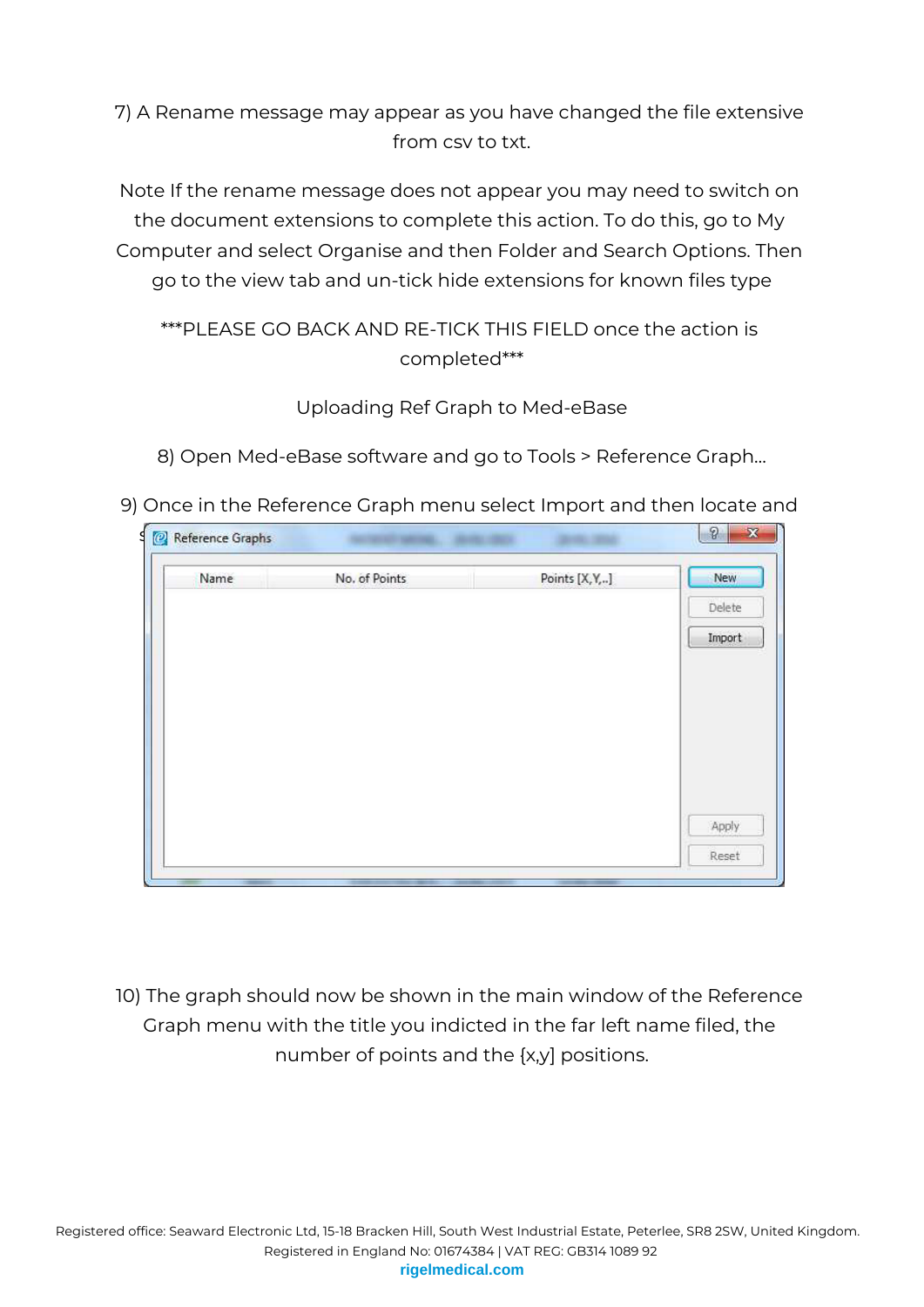| Name   | No. of Points | Points [X, Y,]                   | <b>New</b> |
|--------|---------------|----------------------------------|------------|
| 1 NEW  | 10            | 100,1100,200,1200,300,1300,400,1 | Delete     |
| 2 NEW2 | 10            | 100,1000,200,1100,300,1150,400,1 | Import     |
|        |               |                                  |            |
|        |               |                                  |            |
|        |               |                                  |            |
|        |               |                                  |            |
|        |               |                                  | Apply      |

11) Select apply to save the graph into Med-eBase

Note: You will need to import an Upper and Lower graph for each device/test.





2) Select New > Select the instrument type Uni-Therm and give the test sequence a name.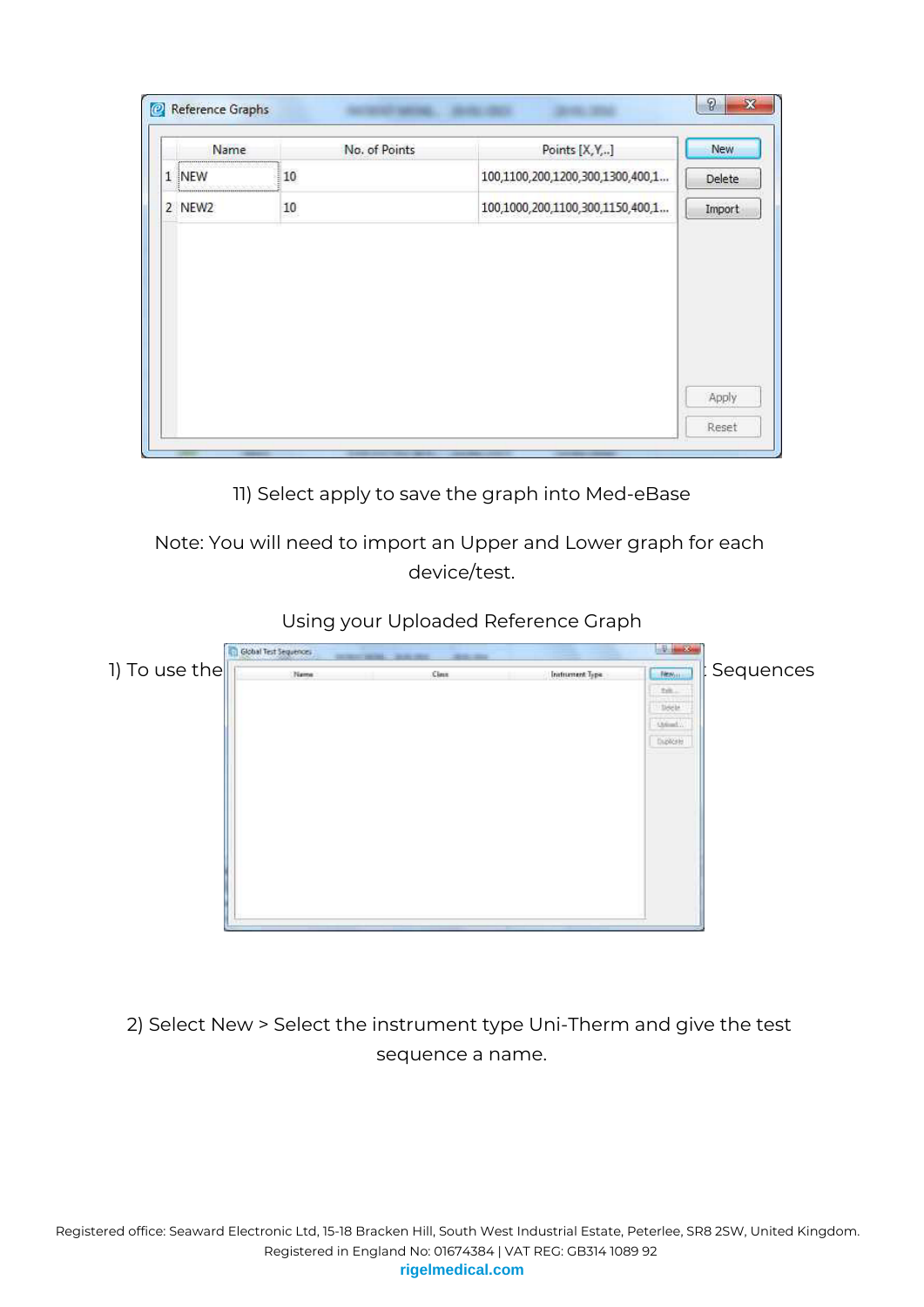| Info                             |          |                      |    |
|----------------------------------|----------|----------------------|----|
| Name:                            |          |                      |    |
| Instrument Type: Rigel Uni-Therm |          |                      | ×  |
| Equipment Class:                 | $\omega$ |                      | ý. |
| Test Sequence                    |          |                      |    |
|                                  |          | Add<br>Delete        |    |
|                                  |          | Move Down<br>Move Up |    |
|                                  |          | Import               |    |
|                                  |          |                      |    |
|                                  |          |                      |    |
|                                  |          |                      |    |
|                                  |          |                      |    |
|                                  |          |                      |    |
|                                  |          |                      |    |
|                                  |          |                      |    |
|                                  |          |                      |    |
|                                  |          |                      |    |
|                                  |          |                      |    |
|                                  |          |                      |    |
|                                  |          |                      |    |
|                                  |          |                      |    |

3) Then go to Add > select Graph Power Test. You can then open and change the settings for this test by pressing the icon.

This includes inserting a custom Upper and Lower Reference Graph by selecting Import Limit Curves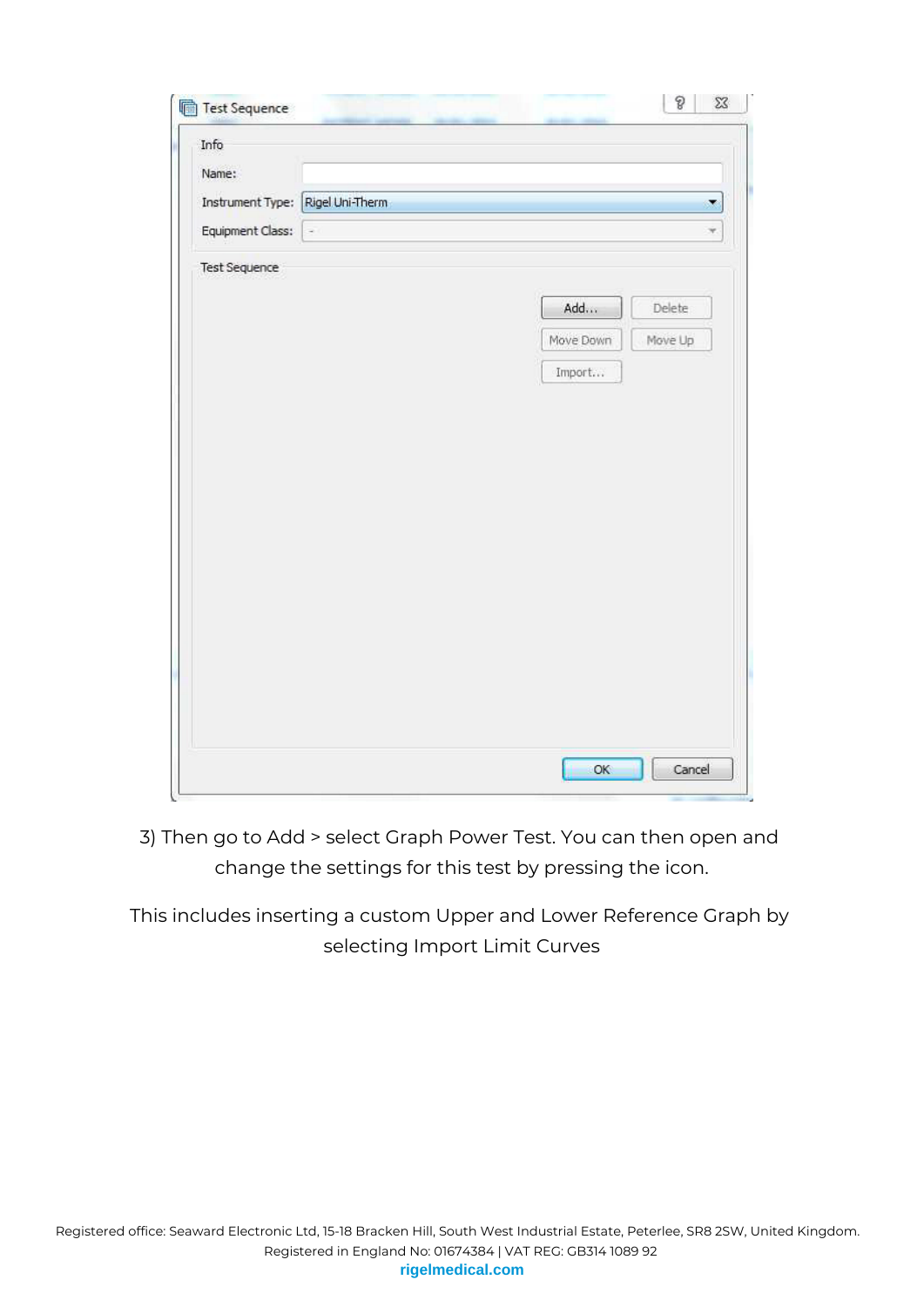| None:                                                          |                 |                                                |       |           |        |
|----------------------------------------------------------------|-----------------|------------------------------------------------|-------|-----------|--------|
|                                                                |                 |                                                |       |           |        |
| <b>Intrument Type: Rigel Lits Therm:</b>                       |                 |                                                |       |           | ż,     |
| <b>Dalement Clean:</b>                                         |                 |                                                |       |           | ÷      |
| Test Sequence                                                  |                 |                                                |       |           |        |
| 100                                                            | $= 0.1$         | æ.                                             | ×     | Addis.    | Delete |
| Start Delay                                                    |                 | ESJOffTire                                     |       | Wee Green | Neekla |
| 200                                                            | Veg.            | $\mathbf{1}$                                   | ö     | buck.     |        |
| Erdinad                                                        |                 | ESUPaver                                       |       |           |        |
| 1000                                                           | $\frac{1}{2}$ . | 300                                            | w     |           |        |
| Test Points                                                    |                 | Test configurations                            |       |           |        |
| 10 <sup>°</sup>                                                |                 | 0230                                           |       |           |        |
| <b>Text Time</b>                                               |                 |                                                |       |           |        |
| $-6$                                                           | ×               |                                                |       |           |        |
| Reference Graphs                                               |                 |                                                |       |           |        |
| 350                                                            |                 |                                                |       |           |        |
|                                                                |                 |                                                |       |           |        |
| 300                                                            |                 |                                                |       |           |        |
|                                                                |                 |                                                |       |           |        |
|                                                                |                 |                                                |       |           |        |
|                                                                |                 |                                                |       |           |        |
|                                                                |                 |                                                |       |           |        |
|                                                                |                 |                                                |       |           |        |
|                                                                |                 |                                                |       |           |        |
| $\begin{array}{l} 270 \\ 200 \\ 200 \\ 64 \\ 150 \end{array}.$ |                 |                                                |       |           |        |
| 100.                                                           |                 |                                                |       |           |        |
|                                                                |                 |                                                |       |           |        |
| $50 -$                                                         |                 |                                                |       |           |        |
| $6 -$                                                          |                 |                                                |       |           |        |
|                                                                |                 |                                                |       |           |        |
| ù.                                                             | 200<br>400      | 600<br>800<br>Load (Ohms)                      | 1,000 |           |        |
|                                                                |                 | <b>B</b> Signer Limit <b>&amp; Liover Cent</b> |       |           |        |
| <b>Import Limit Curvan</b>                                     |                 |                                                |       |           |        |

4) Insert a custom Upper and Lower Reference Graph by selecting Import Limit Curves. Select the Upper and Lower limit and then select Ok.



5) The limits will then appear on the Power Curve.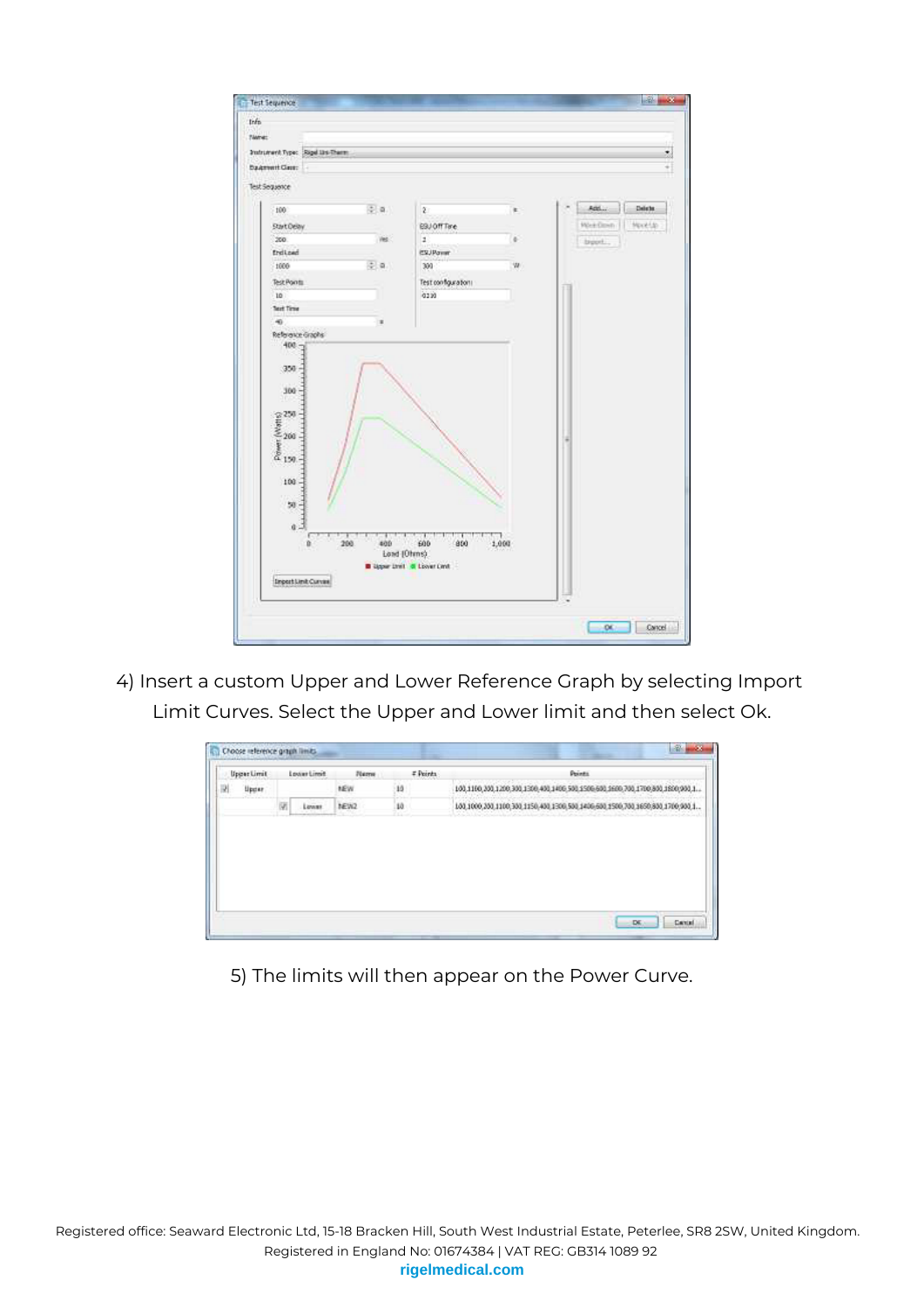| None:                                                                                                                                                                     | Exprise                                  |                 |                                                          |       |          |        |
|---------------------------------------------------------------------------------------------------------------------------------------------------------------------------|------------------------------------------|-----------------|----------------------------------------------------------|-------|----------|--------|
|                                                                                                                                                                           | <b>Judzument Type: Sigel lits Therm:</b> |                 |                                                          |       |          | ż      |
| <b>Dasmert Gen:</b>                                                                                                                                                       |                                          |                 |                                                          |       |          | ÷      |
|                                                                                                                                                                           |                                          |                 |                                                          |       |          |        |
| Test Sequence                                                                                                                                                             |                                          |                 |                                                          |       |          |        |
| 100                                                                                                                                                                       |                                          | $\frac{1}{2}$ . | ş.                                                       | ×     | Addis.   | Delete |
| Start Delay                                                                                                                                                               |                                          |                 | ESJOffTire                                               |       | Wee Down | Novela |
| 200                                                                                                                                                                       |                                          | Veg.            | $\mathbf{1}$                                             | s     | breek.   |        |
| Ericlean                                                                                                                                                                  |                                          |                 | ESUPower                                                 |       |          |        |
| 1000                                                                                                                                                                      |                                          | 2.9.1           | 300                                                      | w     |          |        |
| Test Points                                                                                                                                                               |                                          |                 | Test configurations                                      |       |          |        |
| 10                                                                                                                                                                        |                                          |                 | 0230                                                     |       |          |        |
| <b>Text Time</b>                                                                                                                                                          |                                          |                 |                                                          |       |          |        |
| $\rightarrow$                                                                                                                                                             |                                          |                 |                                                          |       |          |        |
| $\begin{array}{l} \widehat{\mathbb{R}} \,1,000 \\ \widehat{\mathbb{R}} \, \\ \widehat{\mathbb{R}} \, \\ \widehat{\mathbb{R}} \, \\ 1,400 \end{array}$<br>1,200<br>1,000.4 | ŭ                                        | 400<br>200      | 600<br>800<br>Lond (Ohms)<br>E Upper Lind. I Lower Lind. | 1,000 |          |        |
|                                                                                                                                                                           |                                          |                 |                                                          |       |          |        |

6) Once selected select OK and then Ok to close the test sequence window.

| Neme              | Oam | <b>Intrument Type</b>  | <b>Restaura</b> |
|-------------------|-----|------------------------|-----------------|
| <b>B</b> complete |     | <b>Figur Uni-Therm</b> | Felt.           |
|                   |     |                        | <b>Delete</b>   |
|                   |     |                        | Optimit         |
|                   |     |                        | Diplote         |
|                   |     |                        |                 |
|                   |     |                        |                 |
|                   |     |                        |                 |
|                   |     |                        |                 |
|                   |     |                        |                 |
|                   |     |                        |                 |
|                   |     |                        |                 |
|                   |     |                        |                 |
|                   |     |                        |                 |

7) The test sequence can then be uploaded on the Rigel Uni-Therm and the test sequence selected to test.

Uploading the sequence onto the Rigel Uni-Therm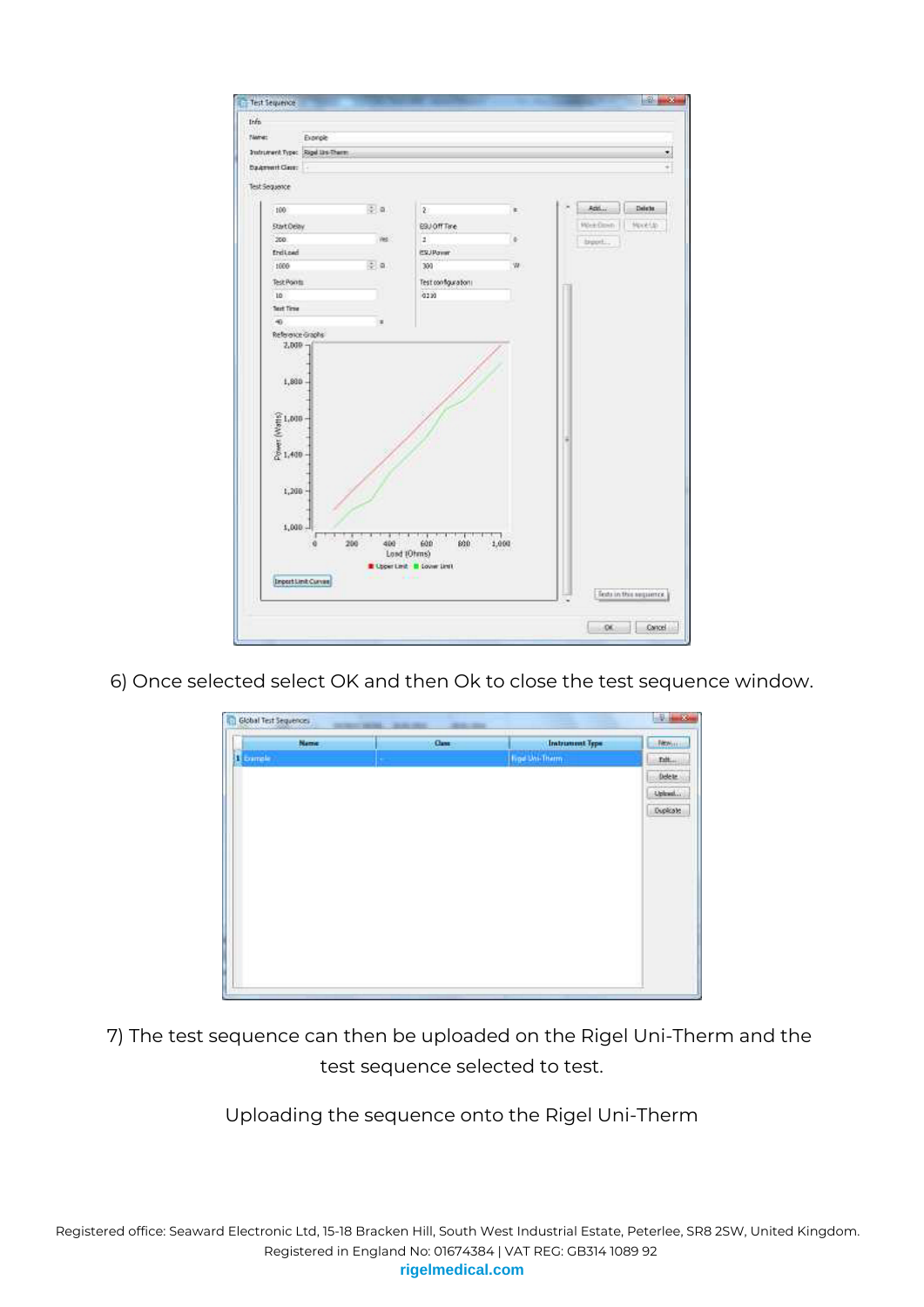1) Connect the USB A/B lead between the Rigel Uni-Therm and PC.

2) On the Rigel Uni-Therm select F1 Menu then F3 Data.

- 3) Select F2 OPERATION to indicate Import Test Sequence and select F3 PORT to select USB PC Connection. Alternatively you can use a USB memory stick and select USB memory stick as the PORT selection.
- 4) Select Start when you are ready to receive the test sequence file from Med-eBase. Then DO NOT select OK!
	- 5) On the PC open Med-eBase go to Tools > Global Test Sequences. Highlight the sequence and then select upload.

| Neme              | O <sub>am</sub> | <b>Intrument Type</b>  | <b>Rosini</b> |
|-------------------|-----------------|------------------------|---------------|
| <b>1</b> complete |                 | <b>Figat Uni-Therm</b> | Prit.         |
|                   |                 |                        | <b>Delete</b> |
|                   |                 |                        | Oplead        |
|                   |                 |                        | Diplote       |
|                   |                 |                        |               |
|                   |                 |                        |               |
|                   |                 |                        |               |
|                   |                 |                        |               |
|                   |                 |                        |               |
|                   |                 |                        |               |
|                   |                 |                        |               |
|                   |                 |                        |               |
|                   |                 |                        |               |

6) The Instrument type should be Uni-Therm and then select …